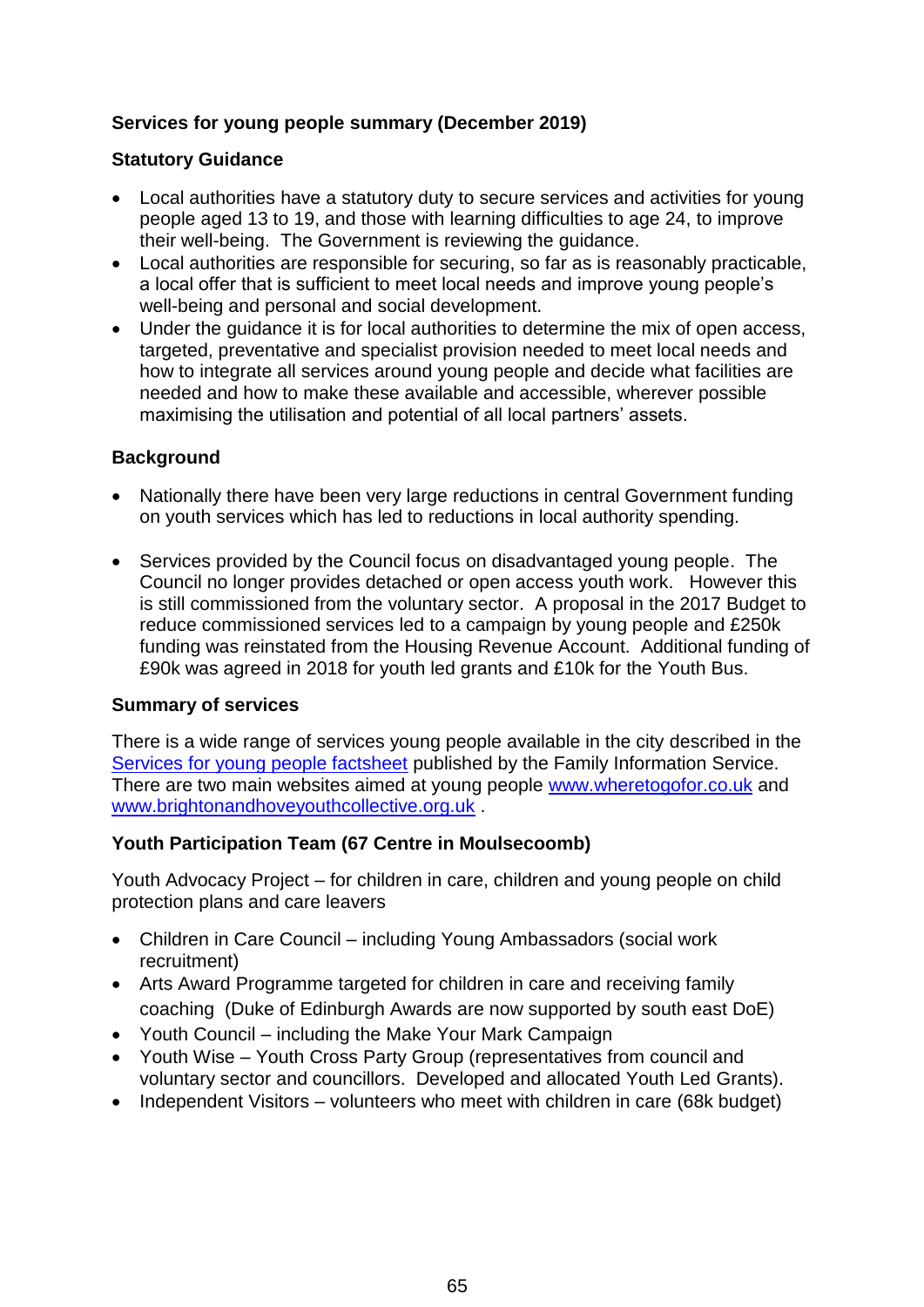# **Adolescent Service (Regency Road)**

Provides a comprehensive response to young people with complex needs with teams brought together into a co-located, multi-disciplinary service:

- The Youth Offending Service
- RUOK? a substance misuse team for young people
- A health team providing sexual health, mental health and wellbeing support
- An Adolescent Social Work Pod who work with the most vulnerable and risky young people in the city,
- Functional Family Therapy
- Extended Adolescent Service, which offers flexible support to children and young people at risk of becoming looked after or being exploited.

## **Youth Employability Service (Regency Road)**

- Careers and employability support for young people aged 16-19, who are not in education, employment or training (NEET).
- Support for young people aged up to 25 if they have had a statement, Education, Health and Care Plan (EHCP), or are a care leaver from Brighton & Hove.
- Advisers provide careers information and advice, guidance and support with finding the right college course, apprenticeship, training or job.
- Joint European project with the Supported Employment Team "Think Futures" aimed at 18/19s with multiple barriers and complex social, emotional and or mental health needs.

## **Integrated Team for Families**

- Family Coaches work with the whole families with multiple, complex needs that fall just below the social work threshold for 6-9 months.
- They work to improve education, parenting capacity, employment, health, domestic abuse, financial inclusion and anti-social behaviour /crime outcomes
- Youth workers were transferred into ITF as part of the restructuring of youth services. Council funding for this service has also been reduced. The service is also funded by the national Troubled Families programme.

## **Youth Funding for the Community and Voluntary Sector (£0.500m)**

- The Youth Grants Programme runs from 1st October 2017 to 31st March 2020 (extended to September 2020) with an annual budget of £400,000.
- Based on 4 areas of the city and 3 citywide equalities services, focussed on young people living in council houses. The funding is a grant, not a contract. Organisations work in partnership to meet youth and housing outcomes.
- Activities and support for young people across the city include:
	- Open access youth clubs
	- Detached/street based youth work
	- Healthy lifestyles and relationships
	- Volunteering opportunities
	- Arts based activities
	- Equalities based youth work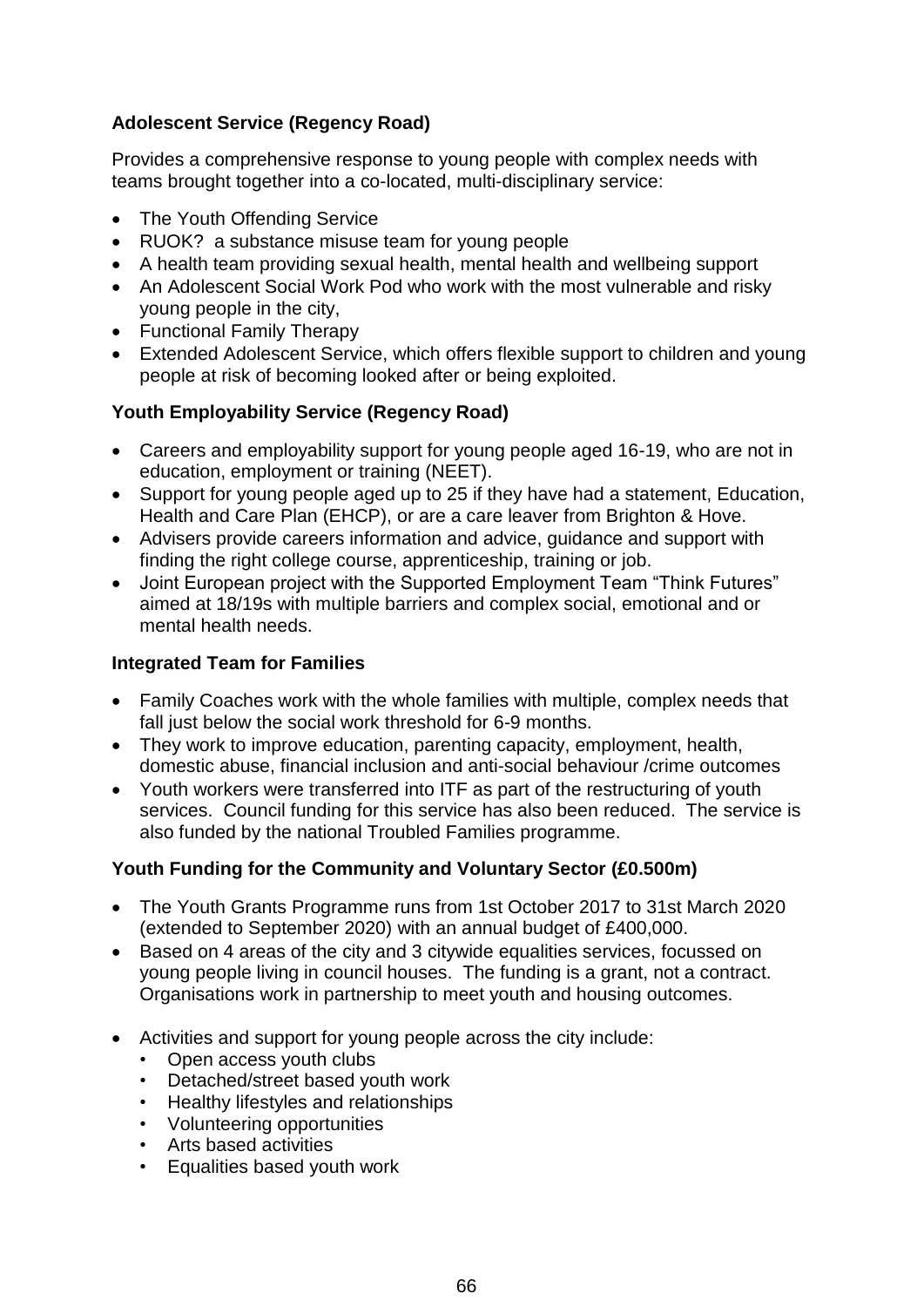- A range of sporting activities
- Participation opportunities
- Youth Bus (run by Hangleton and Knoll Project)
- The contracts are managed by the Service Manager for the ITF, Youth and Parenting with co-ordination meetings with lead providers each quarter.
- Progress was last reported to the Children and Young People's and Housing Committees in June 2019 [\(Youth Service Update and Use of Housing Revenue](https://present.brighton-hove.gov.uk/Published/C00000883/M00009731/AI00073613/$20190607180329_019707_0065137_YouthServiceUpdateandUseofHousingRevenueAccountFundingCYPSCv1.docxA.ps.pdf)  [Account Funding\).](https://present.brighton-hove.gov.uk/Published/C00000883/M00009731/AI00073613/$20190607180329_019707_0065137_YouthServiceUpdateandUseofHousingRevenueAccountFundingCYPSCv1.docxA.ps.pdf) The Committees agreed that the current contracts should be extended to September 2020 subject to consultation with Area Panels. Presentations were made to the four Area Panels in September and all agreed that HRA funding should continue.

| Lot                                                        | Apr 19 - Mar 20 |
|------------------------------------------------------------|-----------------|
| Area 1: Hangleton, Portslade & West Hove                   | £79,000         |
| Lead Provider - Hangleton & Knoll Project                  |                 |
| Area 2: Whitehawk and the Deans                            | £61,000         |
| Lead Provider - Trust for Developing Communities           |                 |
| Area 3: Moulsecoomb & Patcham                              | £88,000         |
| Lead Provider – Trust for Developing Communities           |                 |
| Area 4: Central Hove & Brighton                            | £99,000         |
| Lead Provider - Brighton Youth Centre (plus Tarnerland and |                 |
| YPC)                                                       |                 |
| <b>Equalities: LGBTU - Allsorts</b>                        | £19,000         |
| <b>Equalities: BME - BMEYPP</b>                            | £19,000         |
| <b>Equalities: Disability - Extratime</b>                  | £19,000         |
| Aspire data management system contribution                 | £16,000         |
| <b>Total</b>                                               | £400,000        |

## **Youth Led Grants**

 Funding of £90,000 a year for Youth Led Grants programme designed and assessed by young people who agreed priorities on mental health, youth activities, alcohol and substance misuse, volunteering and work experience (see annex 1). £10,000 for the Youth Bus (Hangleton and Knoll Project).

#### **Other funding**

- REBOOT offers support to vulnerable young people to prevent them being exploited into criminal behaviour. TDC is working with YMCA DLG, AudioActive and the Hangleton & Knoll Project) to deliver the REBOOT across Sussex.
- The Police Violence Reduction Unit are funding TDC to establish a Brighton Streets partnership for young people as part of an early-intervention model to reduce rates of serious violence, particularly knife crime.

#### **Youth Centres and Buildings**

The table in annex 1 sets out the youth centres and other buildings used to deliver services for young people.